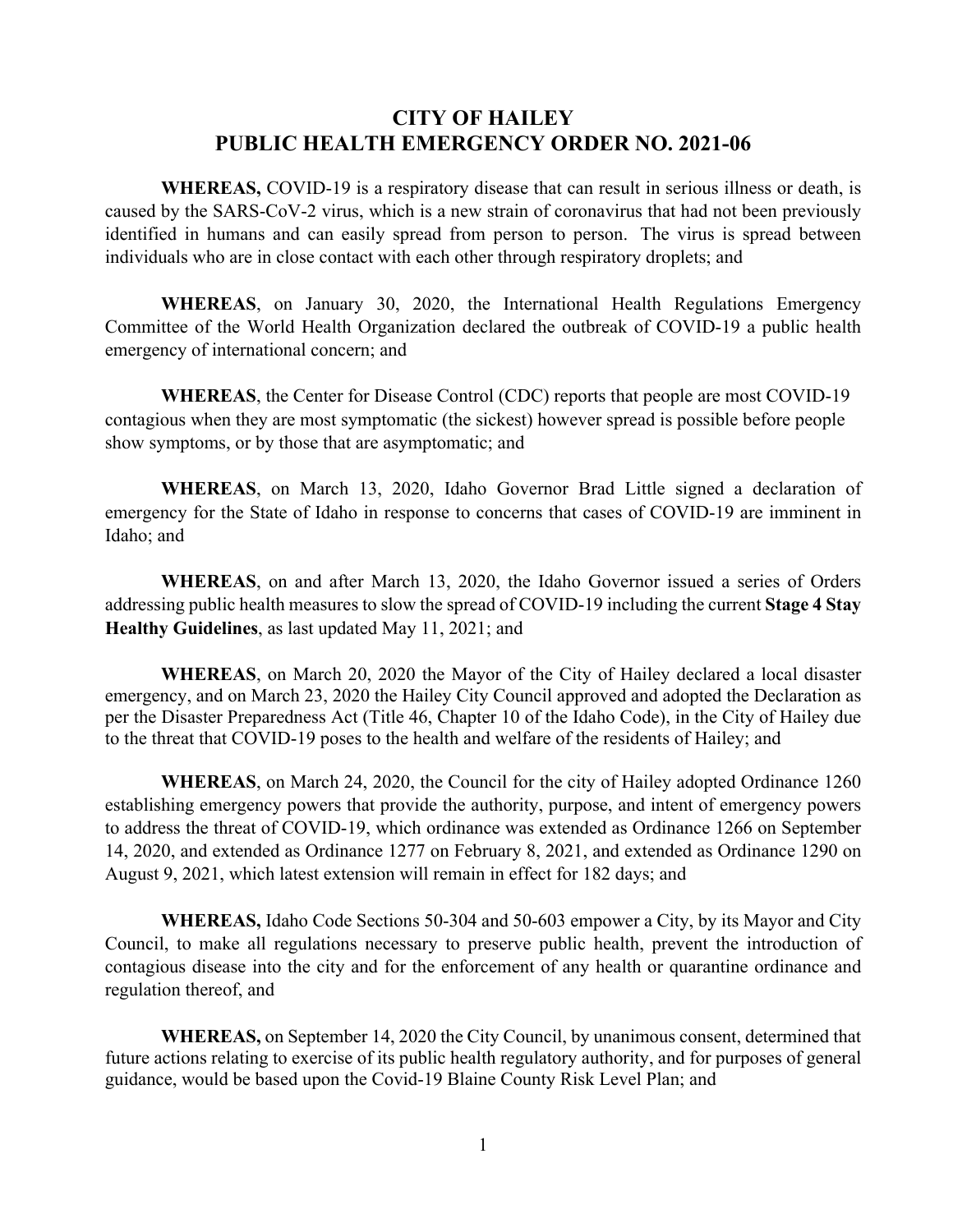**WHEREAS,** according to the Blaine County Risk Level Plan, the County is now at the Critical Level, meaning local and regional hospitals are highly impacted and struggling to find care for patients coming in to the hospital, and the community has reached a tipping point for uncontrolled spread; and

**WHEREAS,** the United States Center for Disease Control (CDC) has continuously issued, updated as of September 1, 2021, *Interim Public Health Recommendations For Fully Vaccinated People* which now recommends even fully vaccinated people wear a mask in public indoor, and crowded outdoor, settings in areas of substantial or high transmission; and

**WHEREAS,** according to the CDC unvaccinated people are currently at serious risk, at nearly five (5) times the risk as the vaccinated population, and twenty-nine (29) times more likely to be hospitalized, and

**WHEREAS,** currently, in compliance with CDC guidelines, only people over the age of twelve (12) years are eligible for vaccination against COVID-19, therefore all children under twelve (12) of age are at serious risk, and

**WHEREAS,** the Blaine County School District (BCSD) has instituted a mask mandate, requiring all staff and student to wear Face Cloths or masks at all BCSD schools and activities and on all BCSD buses; and

**WHEREAS,** the Idaho State Department of Health is prepared to institute a Crisis Standard of Care when hospital capacity can no longer treat incoming patients, and in fact on September 6, 2021 implemented Crisis Standards of Care in several hospitals located in the northern part of Idaho; and

**WHEREAS**, this Order was considered and approved by the mayor in accordance with provisions of Emergency Powers Ordinance 1290; and

**NOW, THEREFORE,** the Mayor, with the approval of Hailey City Council, does issue this Public Health Emergency Order superseding any, and all, prior Emergency Public Health Orders.

## **SECTION 1. FACE COVERINGS**

Every person, shall, when in any indoor, or outdoor public place where social distancing is not possible, completely cover their nose and mouth, when members of the public are physically present for otherwise unprotected social interaction.

- 1. DEFINITIONS: For purposes of this Public Health Emergency Order "public place" shall mean any place open to all members of public without specific invitation, including but not necessarily limited to, retail business establishments, government offices, medical, educational, arts and recreational institutions, public transportation, including taxi cabs and ridesharing vehicles. "Members of the public" shall mean persons not therein employed, present without invitation.
- 2. EXEMPTIONS:
	- a. Children under the age of 5.